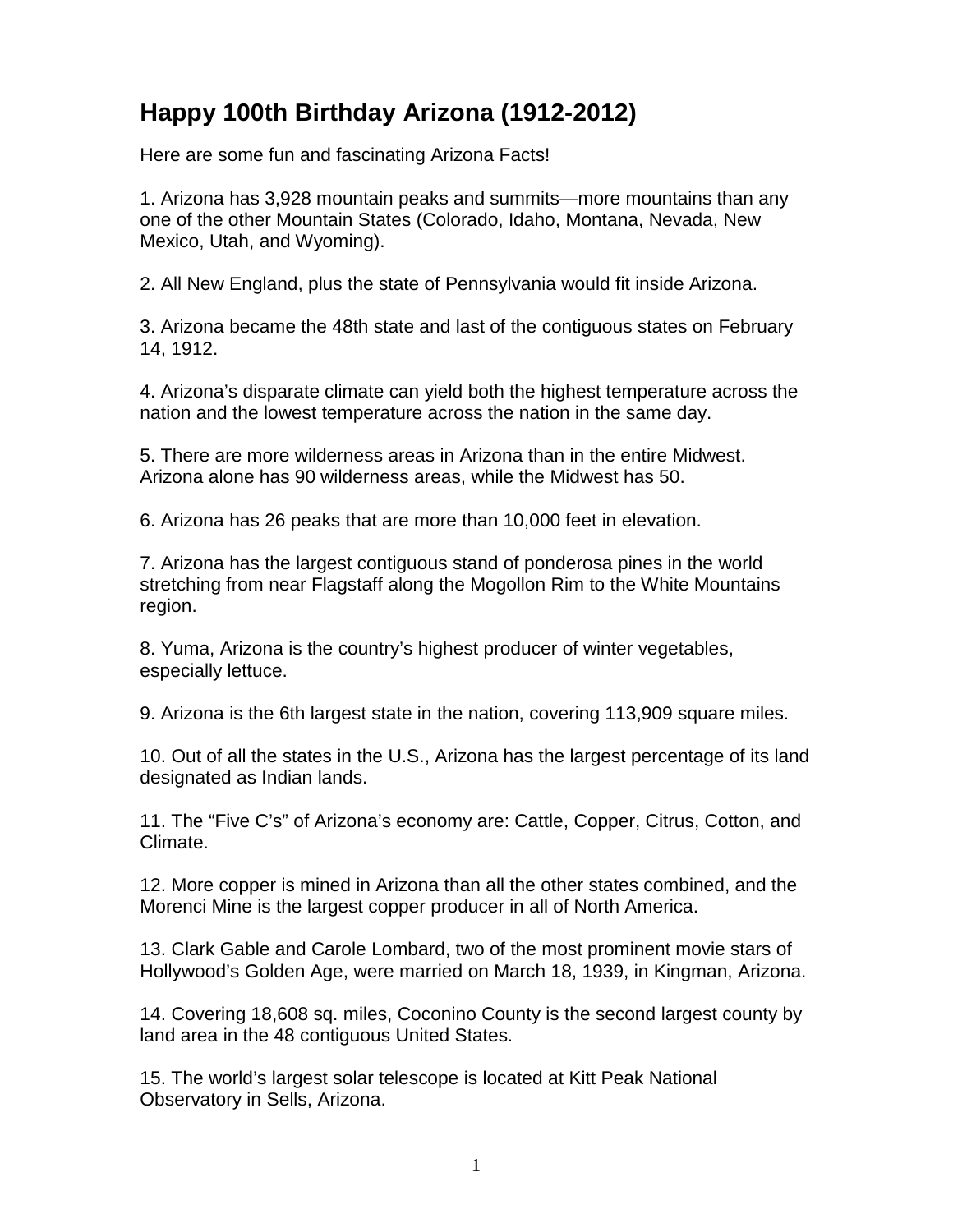16. Bisbee, Arizona is known as the Queen of the Copper Mines because during its mining heyday it produced nearly 25 percent of the world's copper and was the largest city in the Southwest between Saint Louis and San Francisco.

17. Billy the Kid killed his first man, Windy Cahill, in Bonita, Arizona.

18. Arizona grows enough cotton each year to make more than one pair of jeans for every person in the United States.

19. Famous labor leader and activist Cesar Chavez was born in Yuma.

20. In 1912, President William Howard Taft was ready to make Arizona a state on February 12, but it was Lincoln's birthday. The next day, the 13th, was considered bad luck so they waited until the following day. That's how Arizona became known as the "Valentine State."

21. When England's famous London Bridge was replaced in the 1960s, the original was purchased, dismantled, shipped stone by stone and reconstructed in Lake Havasu City, Arizona, where it still stands today.

22. Mount Lemmon, in the Santa Catalina Mountains, is the southernmost ski resort in the United States.

23. Rooster Cogburn Ostrich Ranch in Picacho, Arizona is the largest privatelyowned ostrich ranch in the world outside South Africa.

24. If you cut down a protected species of cactus in Arizona, you could spend more than a year in prison.

25. The world's largest to-scale collection of miniature airplane models is housed at the library at Embry-Riddle Aeronautical University in Prescott, Arizona.

26. The only place in the country where mail is delivered by mule is the village of Supai, located at the bottom of the Grand Canyon.

27. Located on Arizona's western border, Parker Dam is the deepest dam in the world at 320 feet.

28. South Mountain Park/Preserve in Phoenix is the largest municipal park in the country.

29. Palo Verde Nuclear Generating Station, located about 55 miles west of Phoenix, generates more electricity than any other U.S. power plant.

30. Oraibi, a Hopi village located in Navajo County, Arizona, dates back to before A.D. 1200 and is reputed to be the oldest continuously inhabited community in America.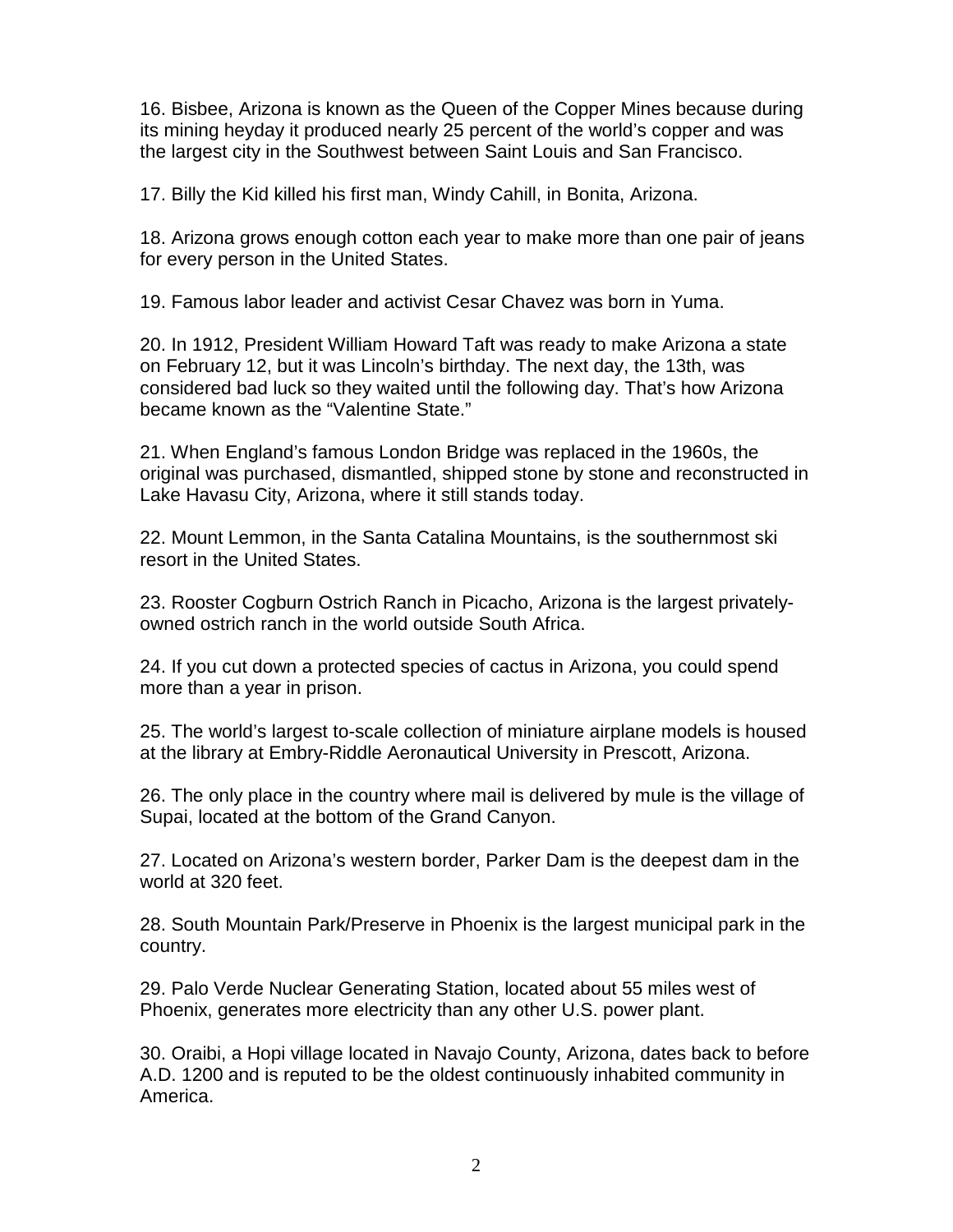31. Built by Del Webb in 1960, Sun City, Arizona was the first 55-plus active adult retirement community in the country.

32. Petrified wood is the official state fossil. The Petrified Forest in northeastern Arizona contains America's largest deposits of petrified wood.

33. Many of the founders of San Francisco in 1776 were Spanish colonists from Tubac, Arizona.

34. Phoenix originated in 1866 as a hay camp to supply military post Camp McDowell.

35. Rainfall averages for Arizona range from less than three inches in the deserts to more than 30 inches per year in the mountains.

36. Rising to a height of 12,643 feet, Mount Humphreys north of Flagstaff is the state's highest mountain.

37. Roadrunners are not just in cartoons! In Arizona, you'll see them running up to 17-mph away from their enemies.

38. The Saguaro cactus is the largest cactus found in the U.S. It can grow as high as a five-story building and is native to the Sonoran Desert, which stretches across southern Arizona.

39. Sandra Day O'Connor, the first woman appointed to the U.S. Supreme Court, grew up on a large family ranch near Duncan, Arizona.

40. The best-preserved meteor crater in the world is located near Winslow, Arizona.

41. The average state elevation is 4,000 feet.

42. The Navajo Nation spans 27,000 square miles across the states of Utah, Arizona and New Mexico, but its capital is seated in Window Rock, Arizona.

43. The amount of copper utilized to make the copper dome atop Arizona's Capitol building is equivalent to the amount used in 4.8 million pennies.

44. Near Yuma, the Colorado River's elevation dips to 70 feet above sea level, making it the lowest point in the state.

45. The geographic center of Arizona is 55 miles southeast of Prescott near the community of Mayer.

46. You could pile four 1,300-foot skyscrapers on top of each other and they still would not reach the rim of the Grand Canyon.